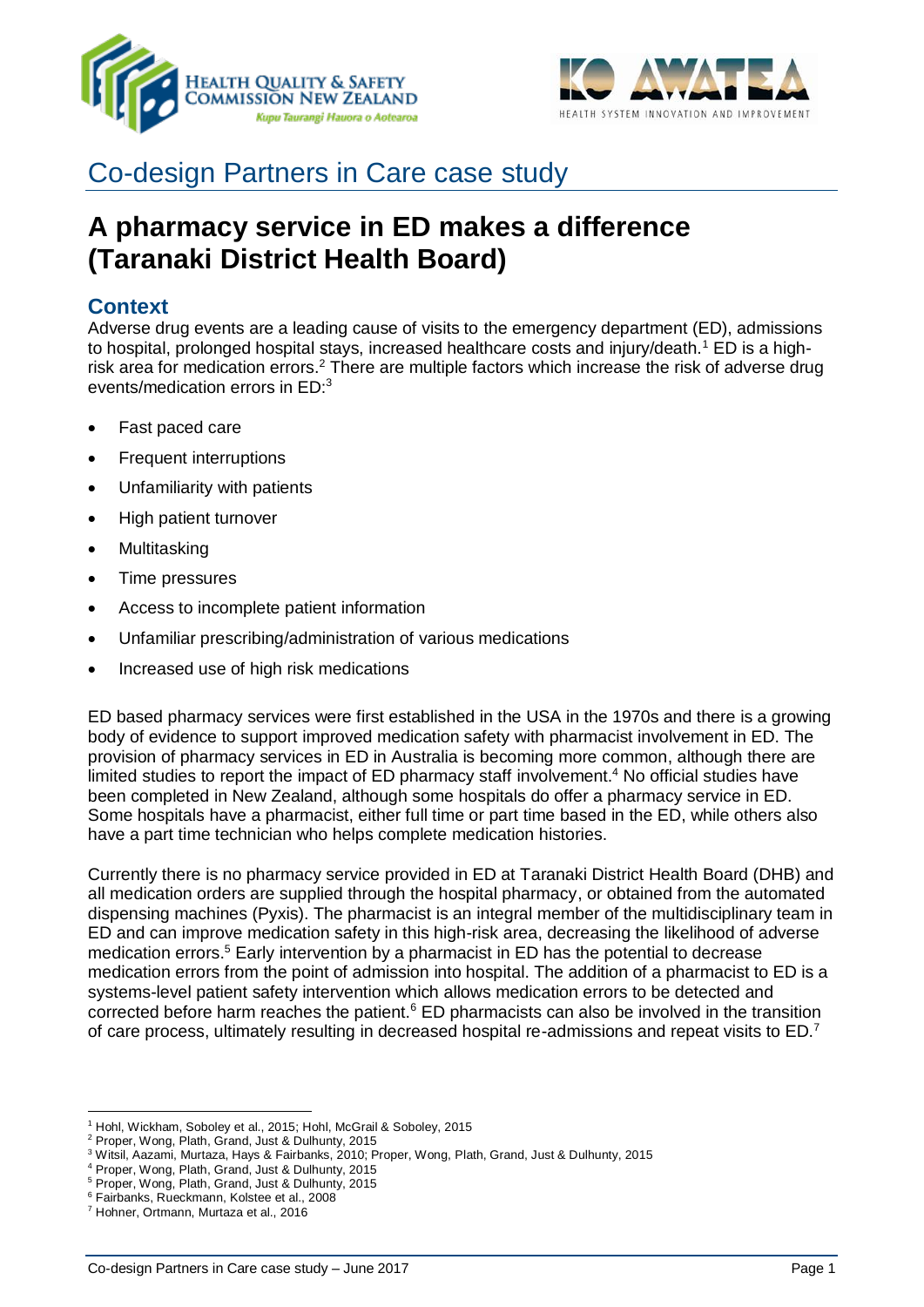Implementation of an ED pharmacy service has the potential for downstream effect on the ward pharmacists. freeing up their time to perform other activities such as participating in ward rounds.

In 2016, the Partners in Care programme offered Taranaki DHB the opportunity to engage with consumers and stakeholders in a project focussing on concept development and initiation of a new pharmacy service in the ED.

Taking part in the Co-Design project enabled us to develop a scope of practice for the ED pharmacy service, and evaluate the expectations of ED staff and how it will best benefit the patients that present to ED. For this project to work, we needed to form a collaborative relationship between pharmacy and ED to work out how best to implement this service and develop a list of valuable services that pharmacy could provide in ED.

The project aligns with the following initiatives:

#### **TDHB Annual Plan 2016/17**

[\(http://www.tdhb.org.nz/misc/documents/Annual\\_Plan\\_2016-2017.pdf\)](http://www.tdhb.org.nz/misc/documents/Annual_Plan_2016-2017.pdf)

*The future vision for Taranaki health services places the patient/person at the centre of the system* 1. 2B.2.19 Shorter Stays in Emergency Departments

- Integrated and improved long term health conditions care and management
- An effective and functioning Emergency Department
- Improving community based discharge services and rehabilitation.
- 2. To prevent medication related harm.
- 3. To promote consumer engagement.

#### **New Zealand National Pharmacist Services Framework 2014**

- 1. Core Clinical Pharmacy Services:
	- Medicine reconciliation initiation. Medicine reconciliation has been mandated by the HQSC.
	- Participation in clinical ward rounds or equivalent: actively providing pharmaco-therapeutic advice and support for patients
	- Medicine chart review providing an entry level safety check
	- Medicines optimisation
	- Therapeutic drug monitoring (TDM)
	- Patient medicines counselling before discharge
	- Medicines and clinical information support including medicines information provision and in-service education
	- Medicines guideline and protocol development
	- Adverse drug reaction monitoring and management.

#### **New Zealand Health Strategy April 2016**

Aligns with the following New Zealand Health Strategy key theme:

- 1. People-powered
	- Making new Zealanders 'health smart'; that is, they can get and understand the information they need to manage their care
	- Understanding people's needs and preferences and partnering with them to design services to meet these.

### **Aim**

To work with staff from the ED and pharmacy and consumers to discover what might be the benefits of providing pharmacy support within the ED at Taranaki DHB.

- To support the Ministry of Health's 'Shorter Stay in ED' targets.
- To contribute towards improving the quality of the patient experience in ED.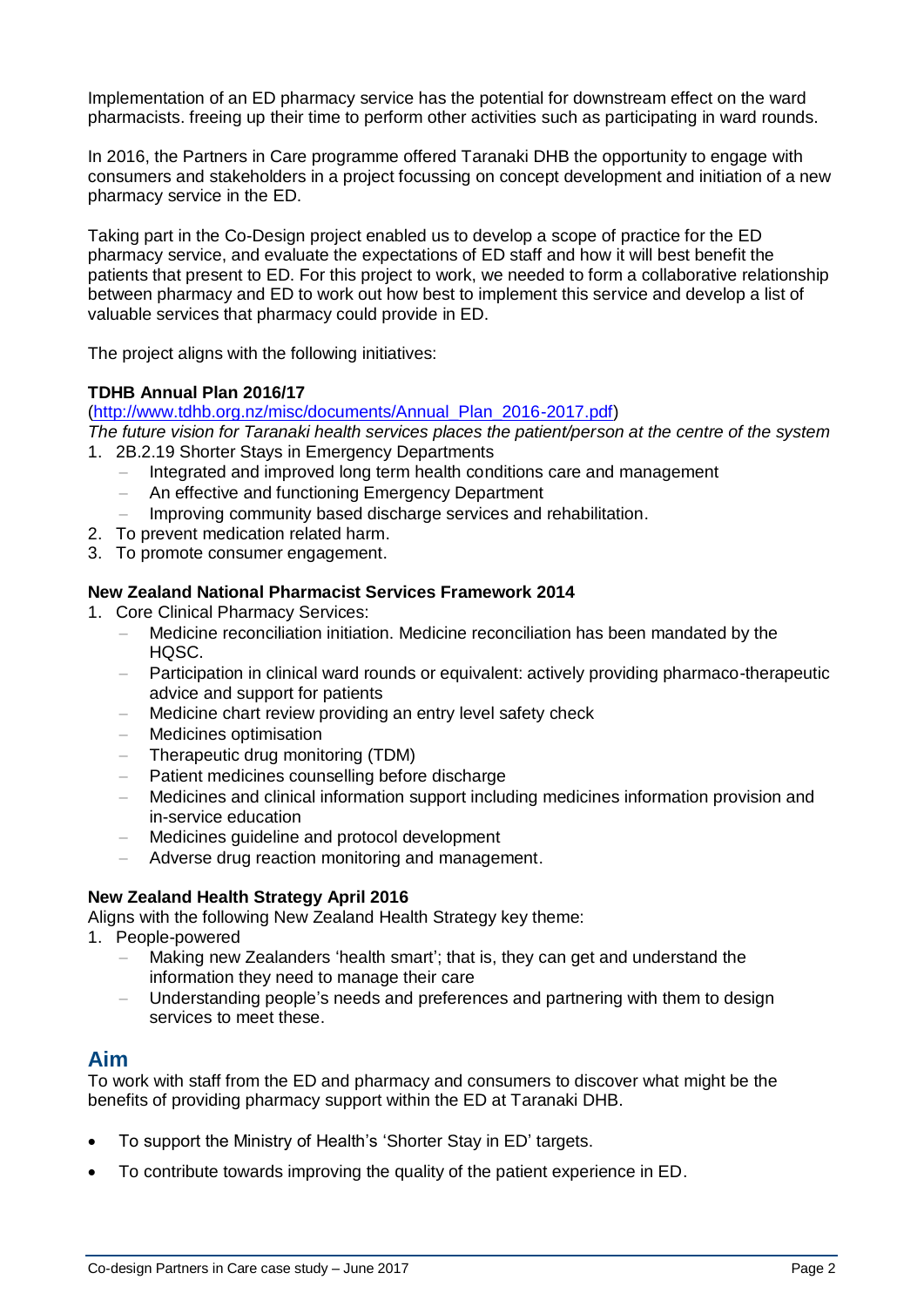- To improve/develop multidisciplinary relationships within the ED to improve the journey for the consumer.
- To gain awareness and understanding of each health professional's roles within the current ED environment.
- To evaluate where pharmacy can positively contribute to patient health and wellbeing in the ED.

## **Engage**

We had good engagement from ED staff. We did not have a doctor as part of our team, however we did have multiple doctors' who supported the project and were happy to talk and discuss ideas. The nurses were very supportive of the project.

Methods for engaging staff included:

- Online survey through Survey Monkey (link sent out by email).
- Meeting with ED Senior Medical Officers (SMOs) approximately eight to ten attended.
- Attending one nursing handover approximately seven nurses attended.
- Pharmacy staff survey.
- Ad-hoc visits to ED helped build rapport between pharmacy and ED staff.

#### **Engaging consumers/patients:**

We met with two consumers and interviewed patients in ED and on the wards. It was clear that consumers do not fully understand the role of hospital pharmacists and they quite often assume we only supply medications. Consumers are not aware of the services the pharmacy provides to other wards, or the lack of a pharmacy service in ED.

One challenge is trying to explain our role as pharmacists and what we do in hospitals. We are hoping that once we implement some form of service in ED, consumers will have a better understanding of our roles and where we add value to them or their family/whānau.

## **Capture**

We developed an electronic survey via Survey Monkey which was emailed out to ED staff. We also met with the ED SMOs and attended a nursing handover to try and boost response rates. There was a great response rate to the survey (approximately 40 per cent) and the majority of the comments were constructive. The results were displayed in a Wordle 'word cloud' using the text responses from the survey, specifically around what impact ED staff felt a pharmacy service would have on their day-to-day workflow and any extra feedback that they had regarding the introduction of a pharmacy service in ED. Words that appeared more frequently, such as medication(s); ED; time; pharmacy; patient(s); and pharmacists, are given more significance in bold/size than those that appear less frequently.

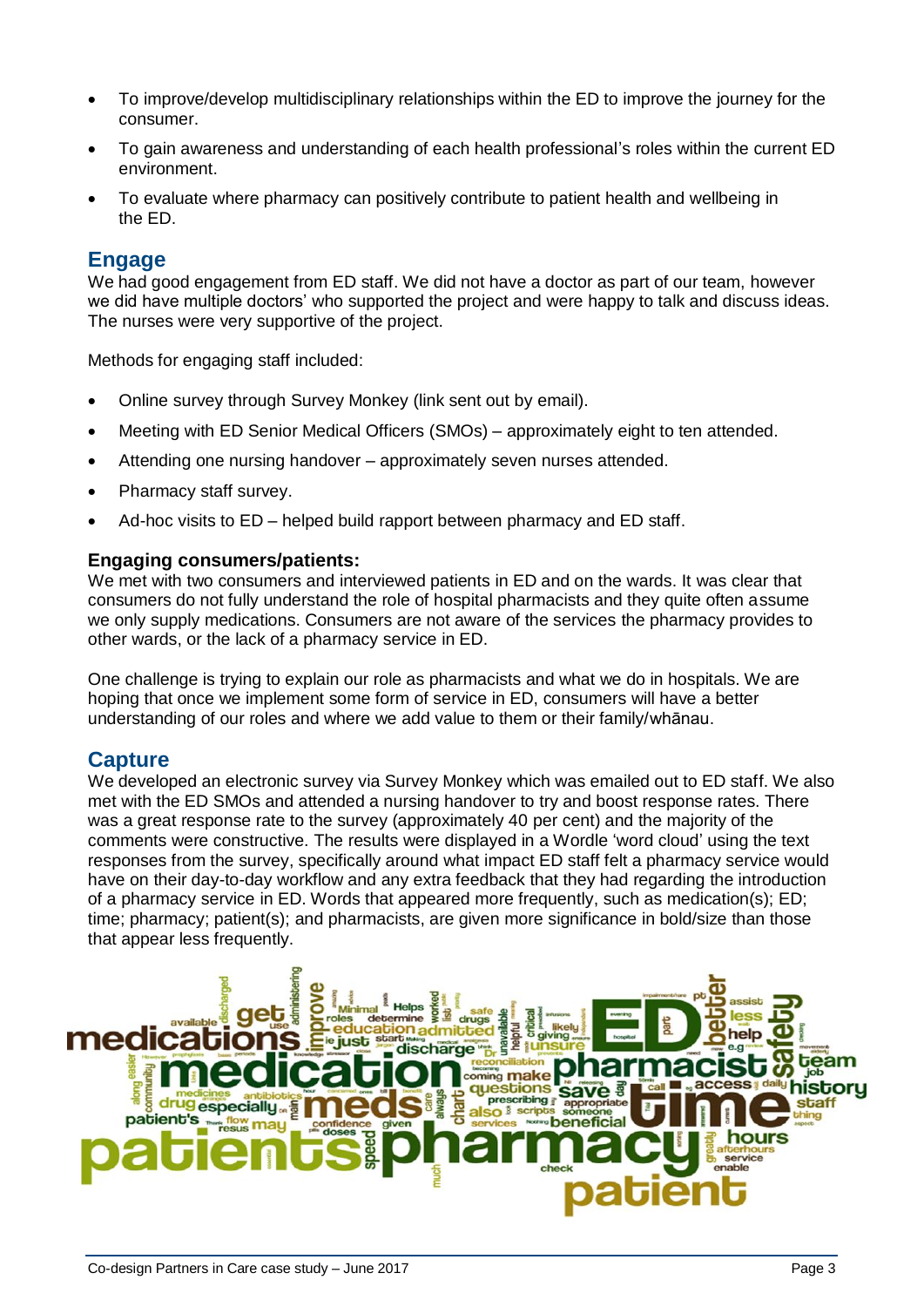Similarly, we conducted a pen and paper survey with ward pharmacists (approximately 50 per cent response rate), although this data was not as useful as we had first expected, as it was harder to collate and format.

We realised early on that our ED staff survey gave us breadth, and in order to capture more depth we carried out in-depth interviews with some of the ED staff. We also spoke with patients who were either discharged from ED or admitted to the ward for further treatment.

## **Understand**

Based on the information we collected during the capture phase, common themes were identified such as:

- ED staff contact the pharmacy by phone or fax infrequently, that is a few times per month to a few times per year.
- The most common reason ED staff contact the pharmacy is for information regarding the 'supply and availability of medications'.
- There is a lack of knowledge within ED of what a hospital pharmacist can offer. There is a wide variety of services that a pharmacy could potentially offer in ED – no one service stands out from the rest.
- ED staff are concerned about the lack of a pharmacy service available after hours and in the weekends.
- The role of a pharmacist is stereotyped by consumers, and pharmacists are seen only as 'suppliers of medications'. Consumers appear not to know what the role of a hospital pharmacist is and what service they can provide to both staff and patients.
- There may be the potential for pharmacy technicians to provide/assist with certain services in the ED.
- Despite the lack of knowledge, the majority of feedback from ED staff was positive about the potential addition of a pharmacy service in ED, with very few negative comments.

We used the data collected from our ED staff survey and conversations with ED staff and patients to make two maps – one for staff and one for patients – and further split them into emotions and values. We used red post it notes for positive values/emotions and blue post it notes for negative values/emotions.



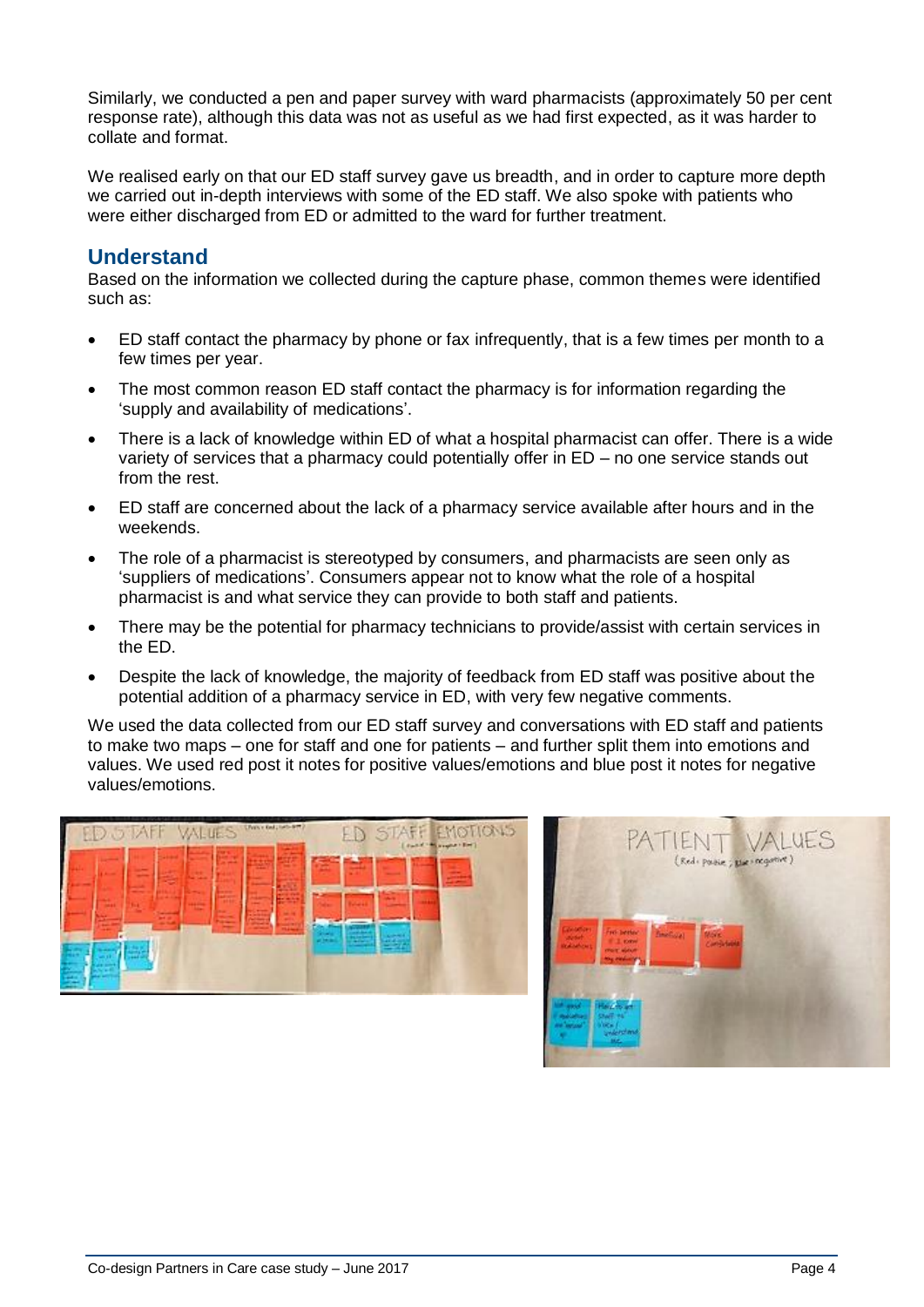We collected stories from patients:

| Patient 1 | • Her son thought it would not be a good idea if his mothers medications were "messed up"<br>• She had had a previous admission to ED with a medication allergy/reaction and it took a bit to<br>get ED staff to listen/understand that it was a reaction to a medication<br>. Would feel good/better if a pharmacy service in ED existed and they could find out about<br>medication side effects and active ingredients etc                                                                                                                                                                                                                                                                                                                                                                                                                                                                                                                                                                                                                                                                                                                                                                                                                                                                               |
|-----------|-------------------------------------------------------------------------------------------------------------------------------------------------------------------------------------------------------------------------------------------------------------------------------------------------------------------------------------------------------------------------------------------------------------------------------------------------------------------------------------------------------------------------------------------------------------------------------------------------------------------------------------------------------------------------------------------------------------------------------------------------------------------------------------------------------------------------------------------------------------------------------------------------------------------------------------------------------------------------------------------------------------------------------------------------------------------------------------------------------------------------------------------------------------------------------------------------------------------------------------------------------------------------------------------------------------|
| Patient 2 | This patient knew what their medications were for but thought they would benefit from more<br>information about their medications if it was offered                                                                                                                                                                                                                                                                                                                                                                                                                                                                                                                                                                                                                                                                                                                                                                                                                                                                                                                                                                                                                                                                                                                                                         |
| Patient 3 | . This patient had a list of his medications from his GP and community pharmacy and also had<br>their own medications with them. He didn't get asked any specific questions about his<br>medications while in ED nor did the doctors look at his own medications.<br>. His eye drops were omitted - although they were probably not on the GP's list as they were<br>prescribed by an eye specialist. However, if the doctor had asked if the patient used any<br>inhalers, eye drops, creams/ointments or herbal products they may have found out about the<br>eye drops.<br>. His Creon was omitted. This is important for the patient as he said if he doesn't take it he gets<br>dysentery. He said the nurse asked him how many he took and they got it charted. He said that<br>if he wasn't given it he would have asked for it as he knows the consequences of taking it!<br>. His Fosamax Plus was omitted; he wasn't overly concerned as he usually catches up the next<br>day when he forgets at home.<br>• His inhalers were charted but the wrong strength was charted. He had them with him in ED<br>but no one looked at them.<br>. He thinks having a pharmacist in ED, would make it easier for the staff upstairs on the wards.<br>He thinks a pharmacy service in ED would be beneficial |
| Patient 4 | The nurse told the patient what medications they were receiving and why. The patient is a<br>pharmacy technician so this made her feel more comfortable as she knew what they were<br>talking about                                                                                                                                                                                                                                                                                                                                                                                                                                                                                                                                                                                                                                                                                                                                                                                                                                                                                                                                                                                                                                                                                                         |

## **Improve**

We have not yet completed this phase of the project, but have started a 'Plan, Do, Study, Act' cycle by carrying out a two-week snapshot in ED. We had a pharmacist on-site Monday to Friday from 8am to 10am and 1pm to 4pm, and they could be reached on a pager outside these hours. During this time, the pharmacist recorded all patient and non-patient specific tasks on template forms, looking at the type of task, who requested it, the time taken and how this task helped the staff member or patient. We then sent a survey out to selected staff that interacted with the pharmacist during this snapshot period asking for their feedback. The feedback from the survey supported the approach we were exploring, which is to offer a pharmacy service in ED – both to support staff and to improve the patient journey through the emergency department.

Overall our exploration does suggest that the ED would benefit hugely from having a pharmacist onsite. There is potential for improvement in a range of areas:

- Earlier medicines reconciliation, fewer admission medication errors, and prompt resolution of any discrepancies (this would ultimately improve patient safety and quality of care).
- Pharmacist input for those patients who are directly discharged from ED.
- Pharmacist input as part of the allied response team (ART) and liaison with community pharmacies and general practitioners (GPs).
- Pharmacist input in ED would hopefully reduce the next day's ward workload for pharmacists, allowing extra time for patient focussed care at discharge, including counselling, making yellow cards and facilitating with community pharmacies and GPs, ultimately improving a patient's experience at discharge.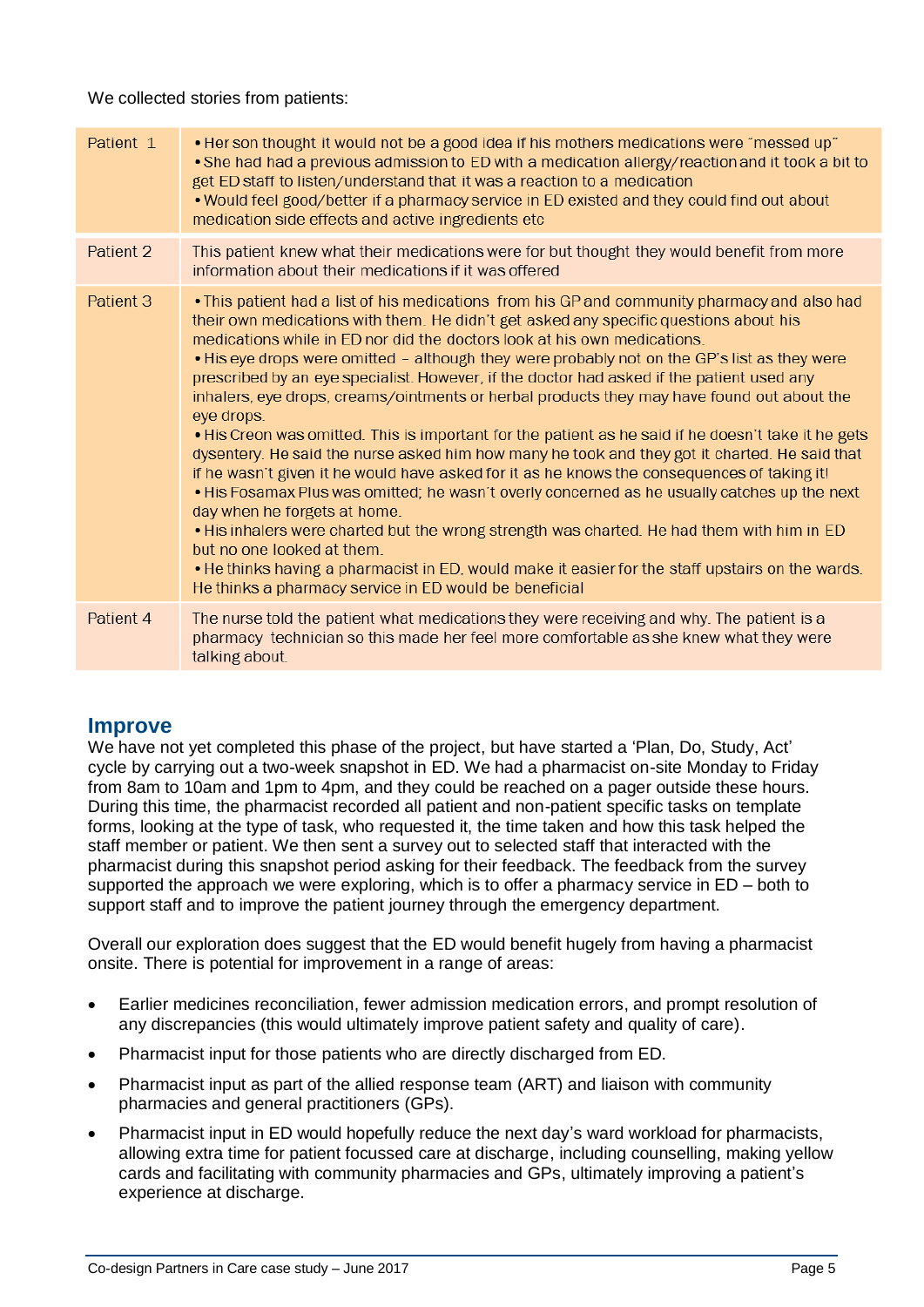- Partnership formed between admitting doctors and the pharmacist to improve efficiency by reducing the time needed to chart medications and reducing duplication of work involved in checking medication histories. Ideally the pharmacist would complete the medication history before the patient is admitted so that the admitting team has an accurate list of medications to base therapy around.
- Improved prescribing practice in the ED both legally and clinically.
- Staff education and teaching, that is, knowing where to find relevant protocols.
- Pyxis review of what medications are stocked in the Pyxis machine in ED and any user issues.
- Bilateral knowledge progression of both ED and Pharmacy roles and priorities.
- On-the-spot guidance when needed.
- Improved access to medication history templates for all ED patients.

We are in the process of meeting with the acting head of ED and the nurse manager to share our findings and co-design an improvement together. The next stage of the project involves a longer pilot phase of three to four weeks. A pharmacist will be based in ED Monday to Friday during working hours and we will also trial having a part time pharmacy technician there to help with medication histories.

## **Working as a co-design team**

Co-design is a new concept for Taranaki DHB and its staff. This project has highlighted the value of working alongside each other with a common purpose in mind and allowing each respective party to have the same journey (and a similar version of it).

We could have placed a pharmacy service into ED with some discussion and organisation, and it may have worked fine, but perhaps not to the same inclusive extent with what we have gained and experienced within this project. Our study has suggested that there has been significant benefit in terms of building relationships, understanding and knowledge between the ED and pharmacy staff and has especially highlighted the perspective and range of abilities that pharmacy staff can bring to the ED environment. This was reinforced during our two-week snapshot. It has increased awareness of what pharmacists can do and where we can contribute to the patient's journey within Taranaki DHB.

## **Measure**

Our initial two-week snapshot 'Plan, Do, Study, Act' cycle has provided valuable learning about where the most significant benefits lie in having a pharmacist in the ED (see pages 8-11). We plan to carry out a longer pilot study (three to four weeks). We will collect key performance indicators (KPIs) and contribution and intervention data during this time, as well as staff feedback. Comparisons will be made with pre-pilot data to see if any impact has been made during the admission process, and if this has any flow-on effect to the wards.

The feedback we have collected so far along with the data we will collect from this next phase will be used to create a business proposal supporting the implementation of a pharmacy service in ED and allowing recruitment of appropriate staff.

We also plan to present the co-design project to the ward pharmacists and to clinical staff at a Grand Round later in the year.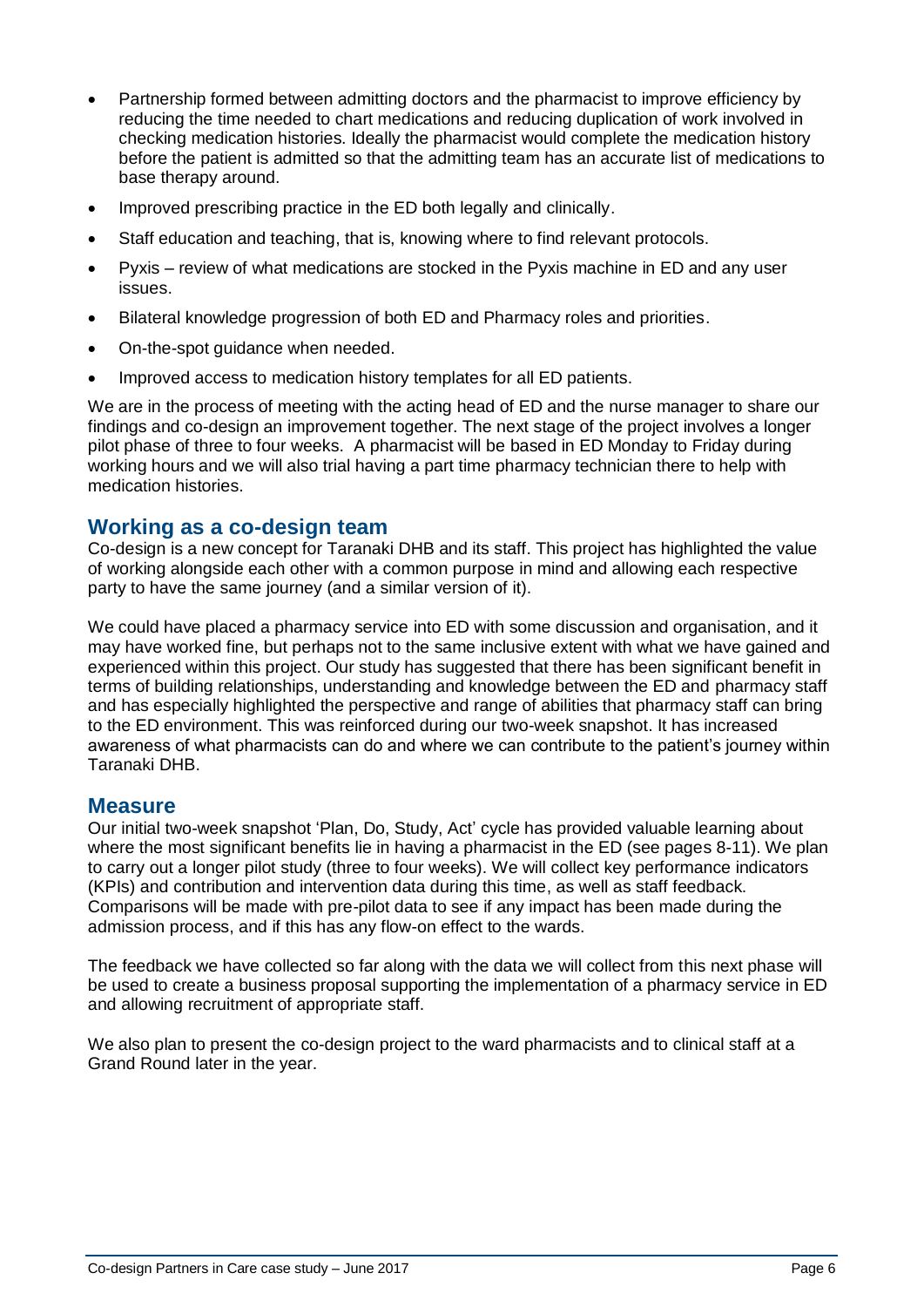## **Information from the two-week snapshot period (1 to 12 May 2017):**

- 25/54 responses to the staff Survey Monkey.
- The pharmacist completed 45 medication histories while working in ED.
- The pharmacist liaised with ED management regarding the new ED CAS cards and the implementation of the national day stay medication chart and the use of stamps and stickers versus handwriting standing orders.
- The pharmacist started a Pyxis Medstation review and liaised with ED nurses about any changes they thought were important.

#### **Patient story 1:**

93 year-old man presented to ED with SOB/productive cough. The pharmacist completed the medication history and found out that patient was taking his medications incorrectly. Dabigatran was meant to be 110mg BD but the patient was only taking 110mg OD every second day; Diltiazem was meant to be 360mg OD but the patient was only taking 120mg OD every second day. Frusemide was meant to be 60mg MANE but the patient was only taking 40mg MANE every second day. The ED SMO was very grateful for this information as potentially the patient could have been charted three times the dose of what he had been taking. The Dabigatran also needed reviewing in light of the patient's reduced renal function and noncompliance.

#### **Patient story 2**:

58 year-old male presented to ED from Hawera with NSTEMI and SOB. The pharmacist completed the medication history and noted that the patient's weight was 91kg but that he had only been given 70mg enoxaparin in Hawera Hospital before been transferred to Base. The pharmacist relayed this information to the admitting doctor who then charted another 20mg enoxaparin so that the patient received a full treatment dose.

### **Patient story 3**:

55 year-old female who lived out of town presented to ED with psychosis. The pharmacist rung the out-oftown GP and community pharmacy and was able to tell the doctors and mental health team what current antiepileptics the patient was on.

#### **Patient story 4:**

60 year-old female presented to ED with current falls, cause unknown. The ED doctor referred the patient to the allied response team who consulted the pharmacist as they could find no mechanical reason for her falls and wondered if her medications could be contributing to her falls. The pharmacist completed the medication history and found that the patient was on phenytoin and clobazam for epilepsy. Phenytoin toxicity can cause ataxia and confusion. The patient had not had a phenytoin level since March 2016 and clobazam can increase phenytoin levels. A phenytoin level was taken in ED but at the incorrect time so the pharmacist liaised with the patients GP who arranged for a blood test in the community and a follow up appointment with the GP to arrange blister pack prescriptions.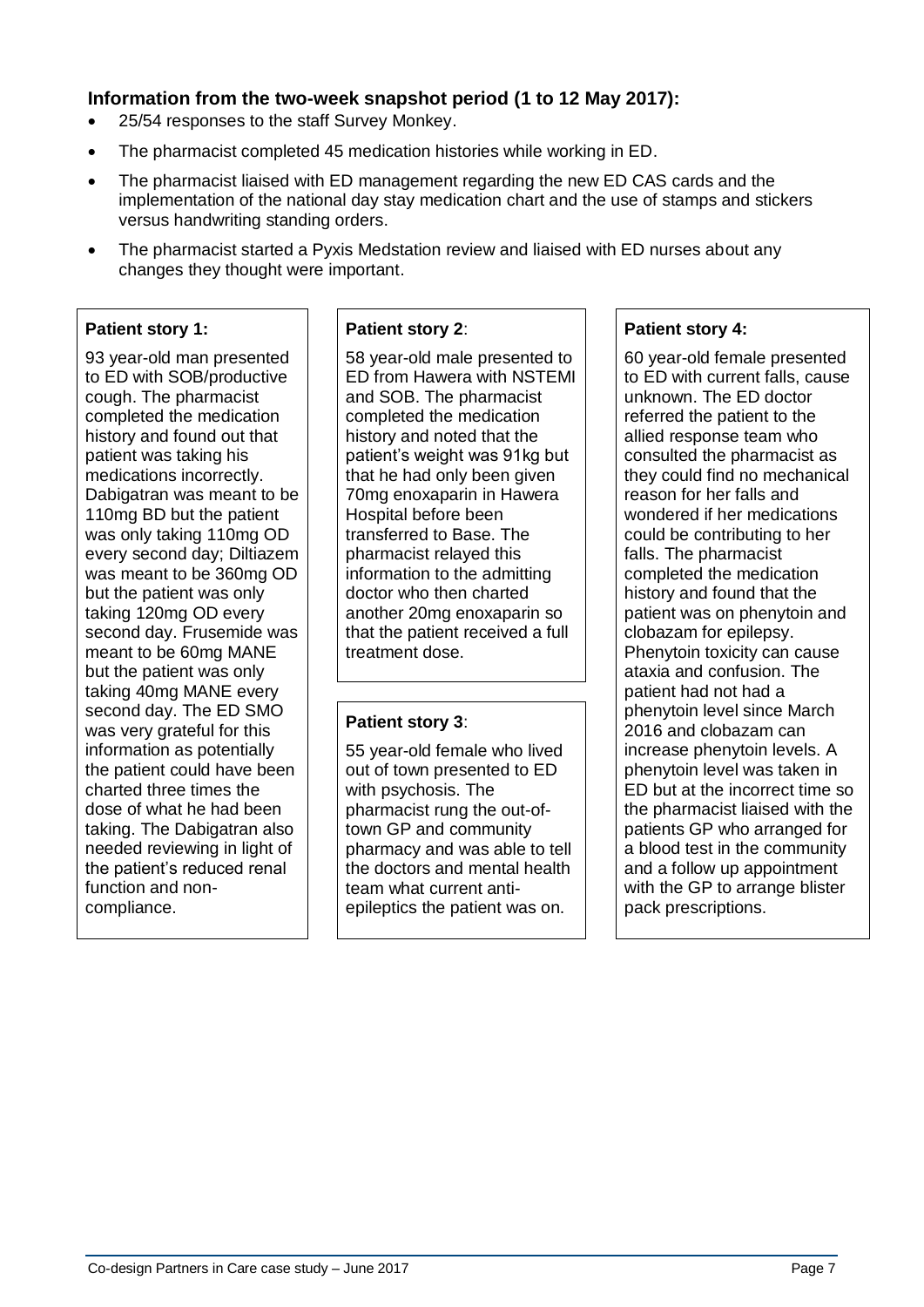### **Quotes from staff after the two-week snapshot:**

*A very valuable member of ART team especially when cause of falls or patient's vulnerability in own home is associated with medications*

*Lisa assisted the ART team on multiple patients where the potential for medications was having an impact of their mobility/function etc therefore impacting on their ability to safely manage at home. Lisa was able to phone the GP and gain clear information and report back to the ART team and ED team appropriately. She was able to speak with ART patients about their medications and educate them on this while the ART assisted with planning for discharge with a package of care for example. She came and spoke to family to ensure they understood the correct routine of medications. I think pharmacy would be a great service to have alongside the ART team!*

*The quality of care and safety issues would greatly benefit from a pharmacist in ED. In a snapshot trial the other roles were not observed due to time constraints, but it would definitely benefit the admitting registrar to obtain regular medications when the patient is being assessed in ED with no clear regular medication documentation.*

*I think having a pharmacist in ED is a great idea and improves patient safety hugely. So many medications get missed/charted incorrectly on admission - and it makes far more sense to have a pharmacist on hand during the admission process to correct mistakes before they happen. I hope this initiative continues.*

*Extremely helpful - speeds up admission process and ensures that patient receives correct medication from day one of admission rather than waiting for a med rec/post-take house officer to correct their medications*

*An up-to-date, accurate medication history on admission and can ask clinical questions about prescribing. Patients often do not have their medications and greatly reduces the time of reviewing medical patients in ED by having their medication history already taken!*

*Lisa fitted into the ED team well and was greatly received, she was for the most part busy with reviewing patient's meds, assisting staff and researching what meds patients were on. We had a psychotic patient that was particularly unwell and was unable to tell us anything. Lisa resourced the meds she was on with the patient's pharmacy in Te Kuiti and had it all written up for when she was transferred to TPW, IPC. The psych team were very grateful for all the work that had already been done, they asked me to feed back their gratitude. By doing this we were able to medicate the patient with her normal anti-epileptic medication in the ED. I have seen the staff looking for Lisa to help with a medication query, and have missed her presence in the department in the last 48 hours.*

*It has been great, Lisa is a key part of the team and I feel as though it would benefit the department to have her here in a permanent position.*

*Was a lot easier to clarify which medications a patient is on at admission so it was clearer if some were stopped or withheld that it was intentional, therefore ward house surgeons weren't pestered about regular meds of patients they don't know.*

*Didn't flow that nicely because it wasn't a permanent thing so Lisa didn't really have a base to carry out her work and was almost interrupting the nurse's history/assessment/interventions, but I think that if she stayed and had proper policies and time to see the patient and her own seat and computer, maybe things would flow better. Also, needed to finish her medication histories before patients were due to go to ward because a few times she slowed patients going to ward due to not being finished getting med history.*

*Only issue was a patient waited over an hour to get to the ward in order to have their medications filled out by pharmacist so the med reg could do the emed chart. patient had to go up to ward anyway otherwise they would have breached.*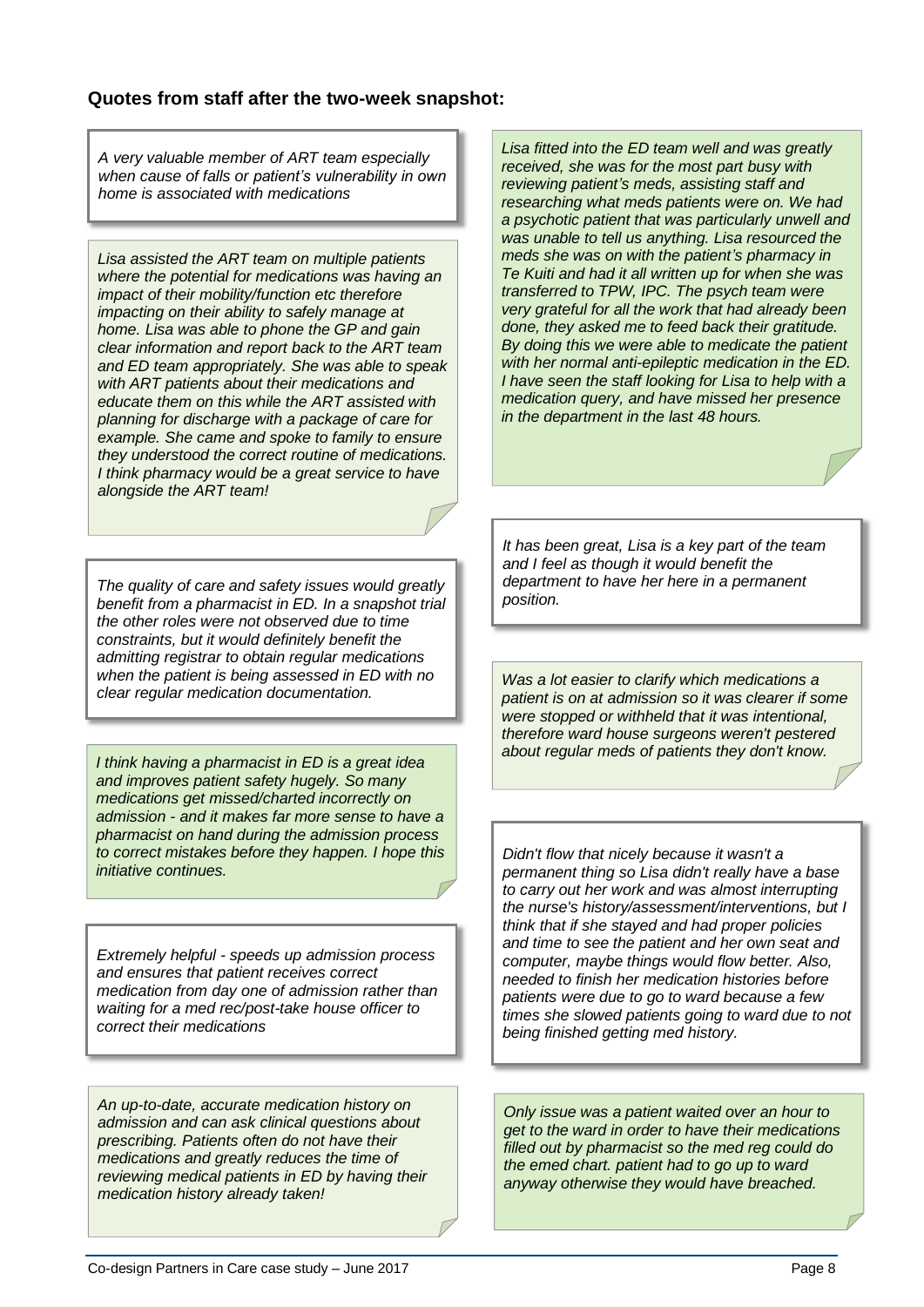